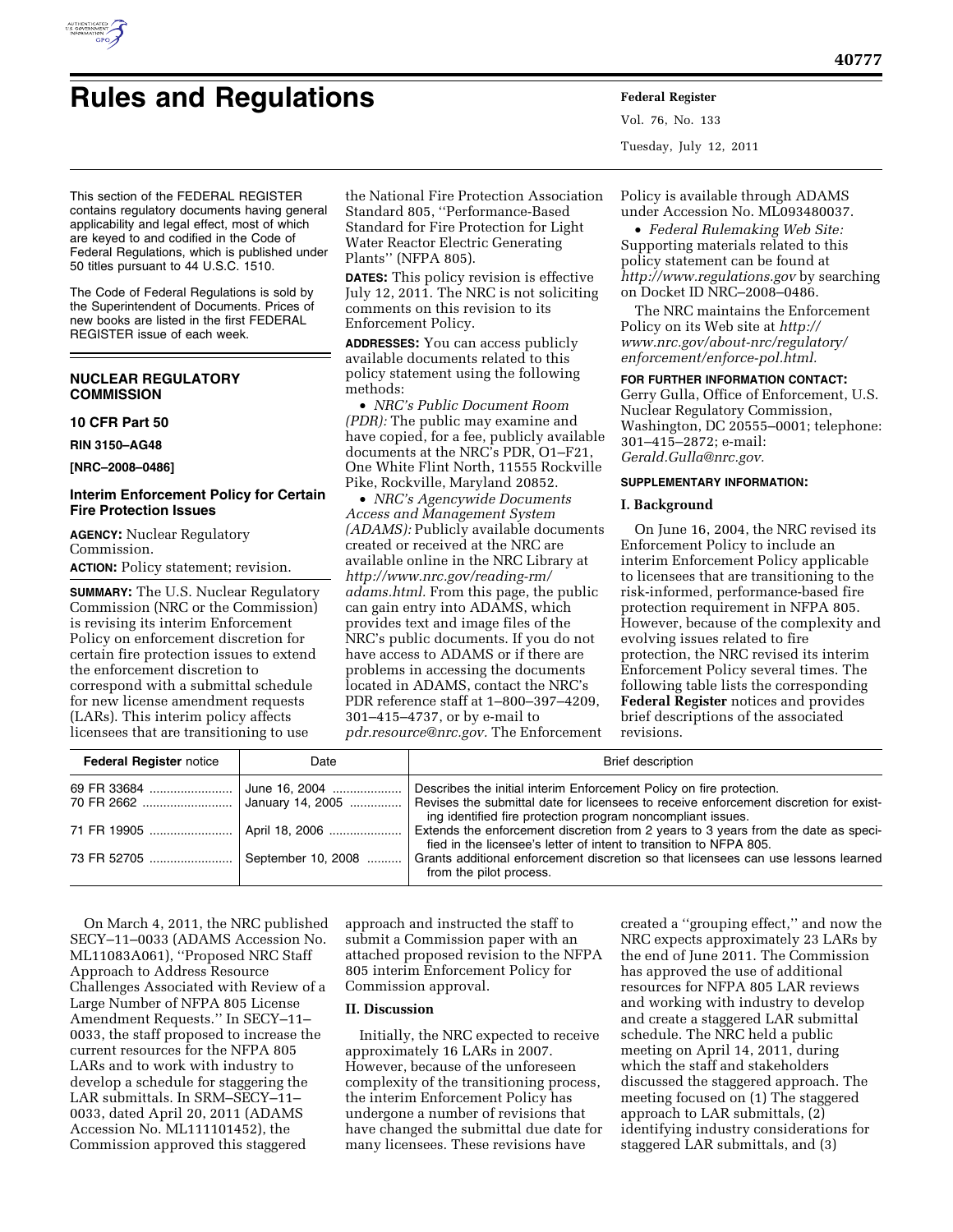discussing the staff's LAR review approach and adjustment to monthly status meetings.

An industry working group is currently generating a list of transitioning licensees with suggested corresponding LAR submittal dates necessary to support this staggered submittal approach. Once the working group completes the list, the staff will review and decide whether to approve it. The NRC expects the sequencing of the submittals to result in approximately seven LARs by July 1, 2011; 10 additional LARs by July 1, 2012; another 10 LARs by July 1, 2013; and the remainder by July 1, 2014. The NRC will require licensees, with the exception of the first group of licensees scheduled to submit around July 1, 2011, to submit a letter by June 29, 2011, that acknowledges their new commitment date. Enforcement discretion will continue while the staff is processing and responding to the commitment letters.

Once this process is completed, the NRC will hold the licensee accountable for submitting an acceptable LAR on the date as stated in its commitment letter. A failure on the part of the licensee to submit an acceptable LAR on or before the NRC approved date will result in a loss of enforcement discretion. However, licensees with appropriate justification and staff approval may regain enforcement discretion once an acceptable LAR is submitted. If enforcement discretion is not granted, any identified noncompliance with the requirements of Title 10 of the Code of Federal Regulations (10 CFR) 50.48(b) (or the requirements in a fire protection license condition) may be subject to enforcement actions. While the LAR is under review, enforcement discretion will continue as long as the noncompliances meet the criteria as stated in the policy. The NRC staff will maintain the number of scheduled reviews per year. For example, the staff will work with licensees, if necessary, to amend the submittal schedule to substitute one site for another if a submitted LAR does not pass the NRC's acceptance review.

Nuclear safety is the first consideration in any request for additional enforcement discretion. The NRC will continue to apply normal inspection schedules and processes during the transition process (including staggering the LAR submittals) to ensure that licensees maintain their existing fire protection program licensing basis. The approved fire protection program uses numerous levels of defense in depth with regard to fire protection. Most noncompliance issues only affect

one level of defense in depth, leaving two or more ''layers'' of protection to provide significant safety margin. Licensees must address all nonconforming conditions with adequate compensatory measures to ensure fire safety with sufficient defense-in-depth. As a result, the plant preserves nuclear safety because the licensee implements compensatory measures that offset the risk of the nonconforming conditions in accordance with the approved fire protection program. Therefore, extending enforcement discretion should not significantly impact fire safety.

## **Procedural Requirements**

#### *Paperwork Reduction Act*

This Policy Statement contains and references information collection requirements that are subject to the Paperwork Reduction Act of 1995 (44 U.S.C. 3501 *et seq.*). These requirements were approved by the Office of Management and Budget, under approval number 3150–0136.

#### *Public Protection Notification*

The NRC may not conduct or sponsor, and a person is not required to respond to, a request for information or an information collection requirement unless the requesting documents displays a currently valid OMB control number.

## *Congressional Review Act*

In accordance with the Congressional Review Act of 1996, the NRC has determined that this action is not a major rule and has verified this determination with OMB's Office of Information and Regulatory Affairs.

Accordingly, the NRC has revised its Enforcement Policy to read as follows:

## *NRC Enforcement Policy*

9.1 Enforcement Discretion for Certain Fire Protection Issues (10 CFR 50.48)

This section contains the interim Enforcement Policy that the NRC will follow to exercise enforcement discretion for certain noncompliances with the requirements in Title 10 of the Code of Federal Regulations (10 CFR) 50.48, ''Fire Protection'' (or fire protection license conditions), that are identified as a result of a licensee's transition to the new risk-informed, performance-based fire protection approach included in 10 CFR 50.48(c) and for certain existing identified noncompliances that reasonably may be resolved by compliance with 10 CFR 50.48(c). Under 10 CFR 50.48(c), reactor licensees may voluntarily comply with

the risk-informed, performance-based fire protection approaches in National Fire Protection Association Standard 805, ''Performance-Based Standard for Fire Protection for Light Water Reactor Electric Generating Plants'' (NFPA 805), 2001 Edition (with limited exceptions stated in the rule language).

Enforcement discretion may apply to noncompliances identified during the licensee transition process. This timeframe starts on the date as specified in the licensee's letter of intent to transition to 10 CFR 50.48(c) and ends (1) 3 years after that initial start date or (2) on the date as specified in the licensee's commitment letter, as amended and approved by the NRC. If the licensee is unable to submit its license amendment request (LAR) within the timeframe stated above, it will lose its enforcement discretion. However, licensees with appropriate justification and staff approval may regain enforcement discretion once an acceptable 1 LAR is submitted. If enforcement discretion is not granted, any identified noncompliances may be subject to enforcement action.

Once an acceptable LAR is submitted, enforcement discretion for previously identified noncompliances 2 and any newly identified noncompliances discovered either by the licensee or the NRC while the LAR is under review will continue to be in place until the NRC dispositions the LAR.3 If the NRC finds the amendment request unacceptable but gives the licensee an opportunity to provide supplemental information, the enforcement discretion will continue while the licensee prepares the supplemental information, provided that it submits the information within the timeframe stipulated by the staff. If the NRC finds the amendment acceptable after receipt of the supplemental information, enforcement discretion will continue until the NRC dispositions the amendment. A licensee that submits an LAR that is not acceptably supplemented or an LAR that was initially characterized as unacceptable with no opportunity to provide supplemental information will lose its enforcement discretion. However, licensees with appropriate justification and NRC approval may

<sup>1</sup>The agency will use the Office of Nuclear Reactor Regulation's (NRR) Office Instruction, LIC– 109, ''Acceptance Review Procedures,'' to evaluate the LAR for acceptability.

<sup>2</sup>These are noncompliances that were previously granted enforcement discretion before submittal of the LAR.

<sup>3</sup>Noncompliances that are identified during the LAR review process and that are determined to be either associated with a finding of high safety significance or willful will be considered for potential enforcement action.